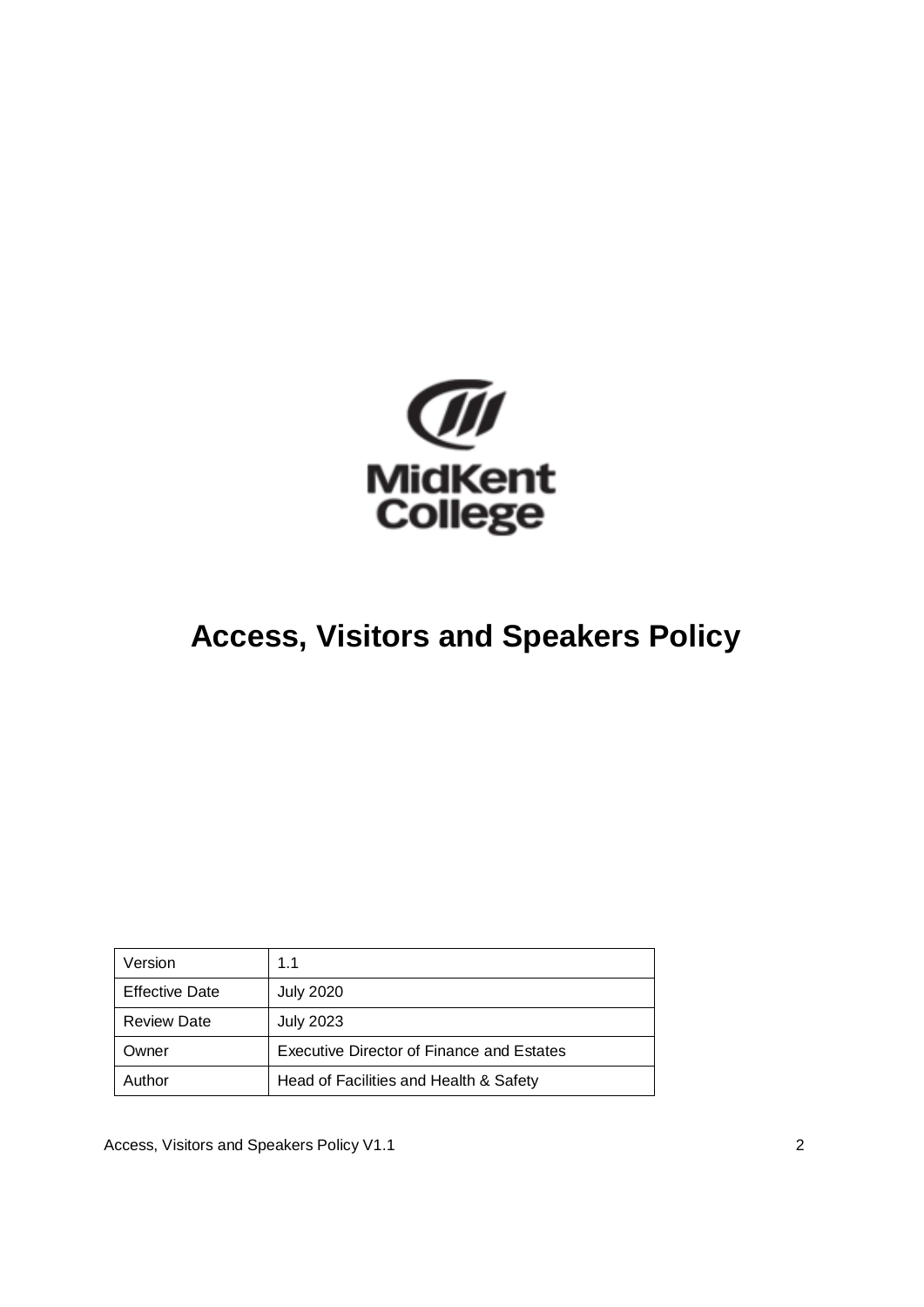# Contents

| $\mathbf 1$ . |                                           |    |
|---------------|-------------------------------------------|----|
| 2.            |                                           |    |
| 3.            |                                           |    |
| 3.1.          |                                           |    |
| 3.2.          |                                           |    |
| 3.3.          |                                           |    |
| 3.4.          |                                           |    |
| 3.4.1.        |                                           |    |
| 3.4.2.        |                                           |    |
| 3.4.3.        |                                           |    |
| 3.4.4.        |                                           |    |
| 3.4.5.        |                                           |    |
| 3.4.6.        |                                           |    |
| 3.4.7.        |                                           |    |
| 3.4.8.        |                                           |    |
| 3.4.9.        |                                           |    |
| 3.5.          |                                           |    |
| 3.6.          |                                           |    |
| 3.7.          |                                           |    |
| 3.8.          |                                           |    |
| 3.9.          |                                           |    |
| 3.10.         |                                           |    |
| 3.11.         |                                           |    |
| 3.12.         |                                           |    |
| 3.13.         |                                           |    |
| 3.14.         | Wi-Fi Access                              | 14 |
| 3.15.         |                                           |    |
| 4.            |                                           |    |
| 4.1.          |                                           |    |
| 5.            |                                           |    |
| 5.1.          |                                           |    |
| 5.2.          |                                           |    |
| 5.3.          |                                           |    |
| 5.4.          |                                           |    |
| 5.5.          |                                           |    |
| 5.6.          |                                           |    |
|               | Access, Visitors and Speakers Policy V1.1 | 3  |

Access, Visitors and Speakers Policy V1.1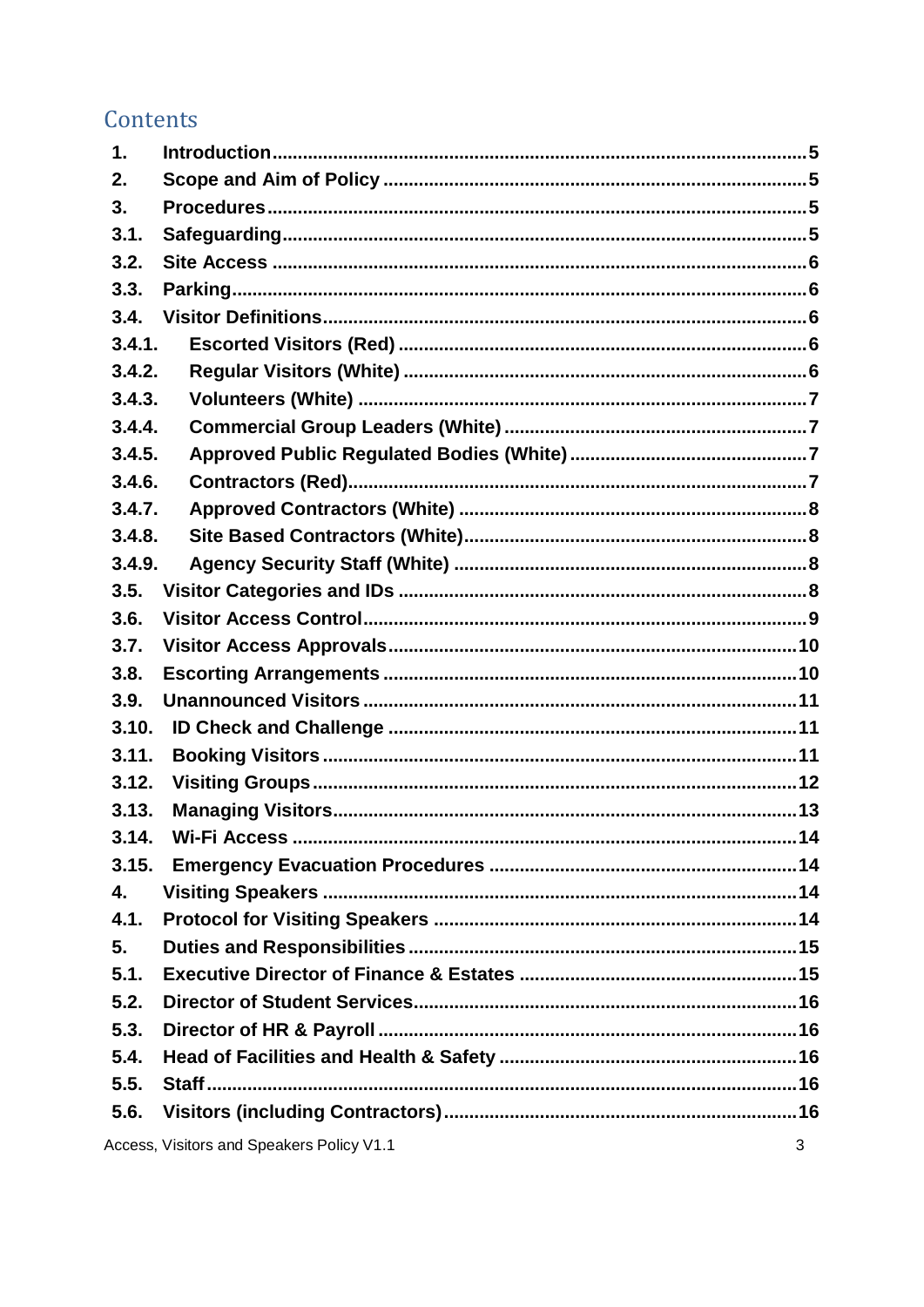| 6.               |  |
|------------------|--|
| $\overline{7}$ . |  |
| 8.               |  |
| 9.               |  |
| 10.              |  |
|                  |  |
|                  |  |
|                  |  |
|                  |  |
|                  |  |
|                  |  |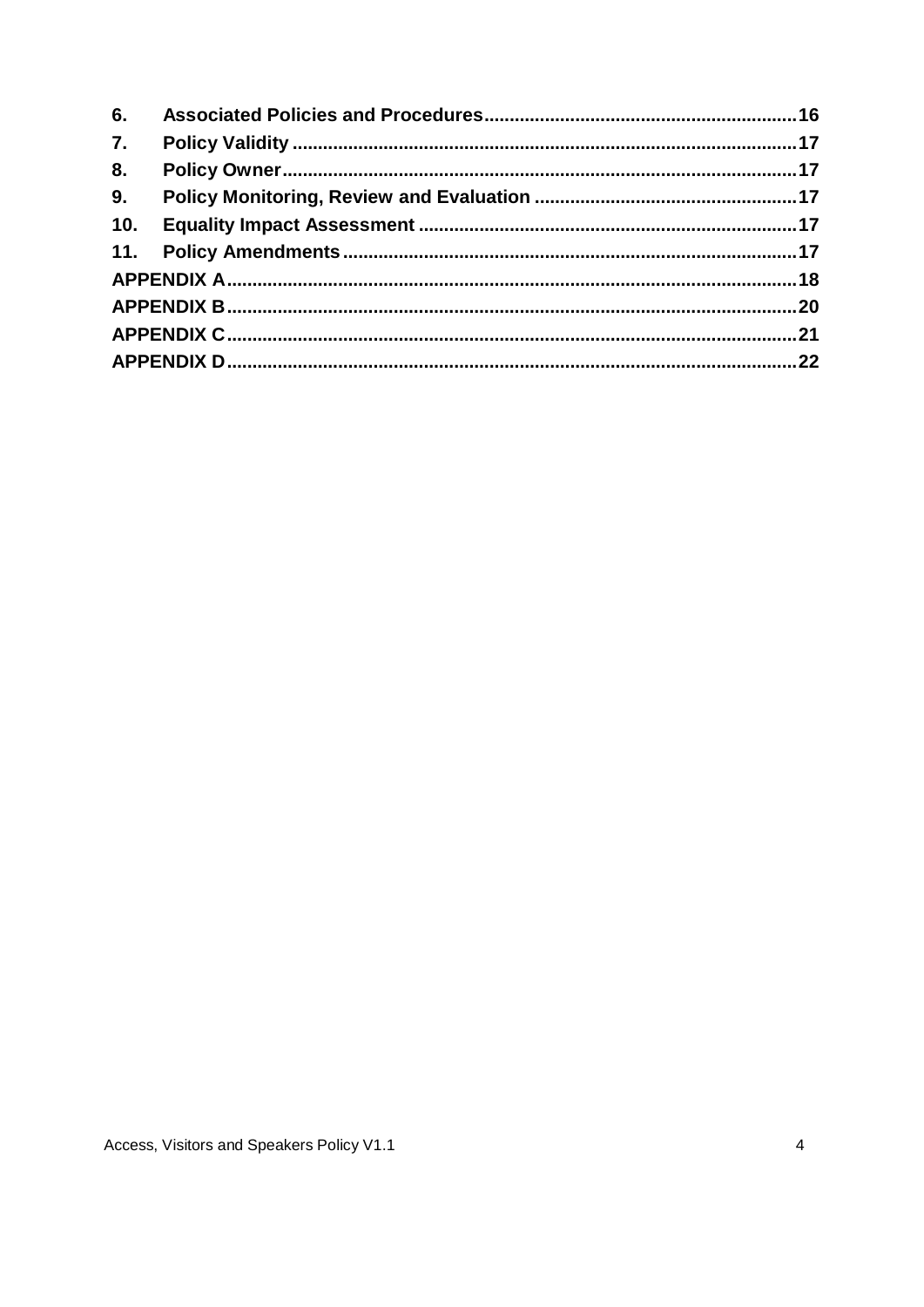#### <span id="page-3-0"></span>**1. Introduction**

MidKent College extends a warm, friendly and professional welcome to its visitors.

The College encourages visitors and recognises the potential benefits which can result from promoting access to its facilities. At the same time, we have a duty to avoid disrupting the educational process and to protect students, staff and property. A balance must therefore be achieved between the potential benefits and the risks associated with the presence of visitors.

Limitations may be placed on visitors in the interests of safety, security and the safeguarding of students. This policy and associated procedures is designed to manage all visitors so that their experience is positive and the outcome safe for all.

#### <span id="page-3-1"></span>**2. Scope and Aim of Policy**

This document sets out the procedures that must be followed for the management of all visitors to the College.

#### <span id="page-3-2"></span>**3. Procedures**

#### <span id="page-3-3"></span>**3.1. Safeguarding**

The College has a duty to safeguard all its students from subjection to harm, abuse or nuisance. In performing this duty, the College recognises there can be no complacency where child protection and safeguarding procedures are concerned.

All visitors and staff (without exception) are expected to comply with the following policy and procedures. Failure to do so may result in the escorted departure of the visitor from the College premises.

The ultimate aim is to ensure the students can learn and enjoy curricular and extra-curricular experiences, in an environment where they are safe from harm or potential harm.

To uphold our duty to safeguard children and vulnerable adults, unauthorised or unsupervised access to teaching areas is not permitted.

Anyone who may need unsupervised access to students of the College must have undergone a suitable disclosure check. Visitors must also read the Visitor Code and acknowledge that they have understood and will abide by the conditions set out in it.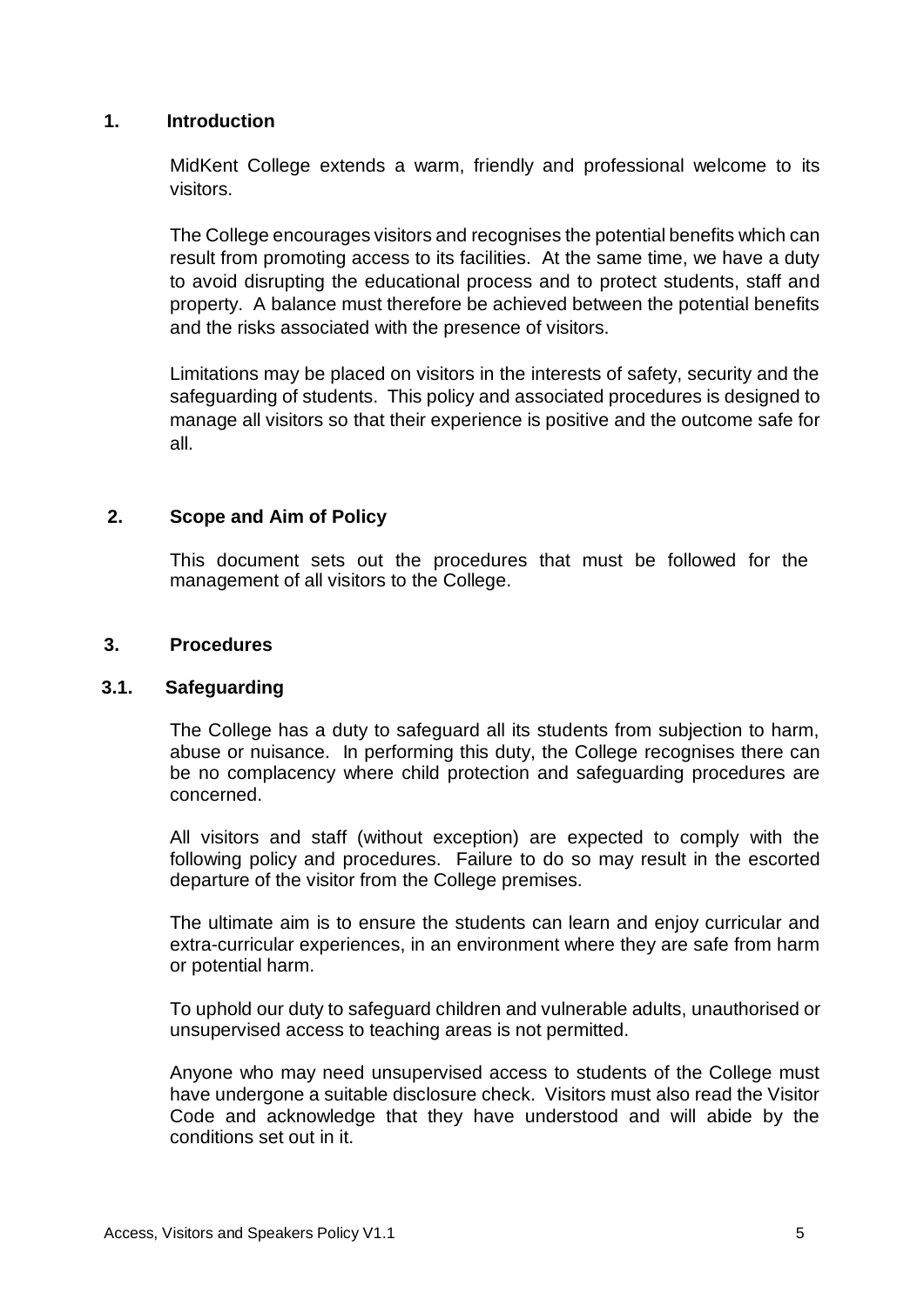#### <span id="page-4-0"></span>**3.2. Site Access**

All three sites (Medway, Maidstone & UCM) have controlled access and are covered by both internal and external CCTV and the presence of security staff.

All visitors to Medway must report to the main reception desk and visitors to the Maidstone or UCM must both be accessed by signing in via the Maidstone reception.

#### <span id="page-4-1"></span>**3.3. Parking**

Parking on site is for the use of visitors, staff, and approved students only. If your visit to the campus has been pre-planned, you will be directed to a prebooked parking space. Unplanned visitors will be directed to the nearest available space within the designated visitors bays or wider college parking.

Parking on site is governed by the College's terms and conditions for parking which are displayed on the car park signage and in the Security Management and Site Safety Policy.

Visitors are kindly requested to park considerately, ensuring that you only use designated bays and do not block access or cause a nuisance to other users. Cars are not to be left on site when you are no longer in attendance at the college.

#### <span id="page-4-3"></span><span id="page-4-2"></span>**3.4. Visitor Definitions**

# **3.4.1. Escorted Visitors (Red)**

All visitors, both announced and unannounced will be issued a Red lanyard with 'Escorted Visitor' status as standard. Exceptions to this will only be made where they have undergone an approval process in advance and meet ones of the categories listed below.

# <span id="page-4-4"></span>**3.4.2. Regular Visitors (White)**

Those who may be granted regular visitor status by the Designated Safeguarding Lead (DSL):

- Volunteers
- Commercial Group Leaders
- Any other person authorised by the DSL

Upon receipt of a current and satisfactory DBS check, regular visitors will be issued with a White lanyard to distinguish them from casual visitors.

Regular visitor applications last for a maximum of one year before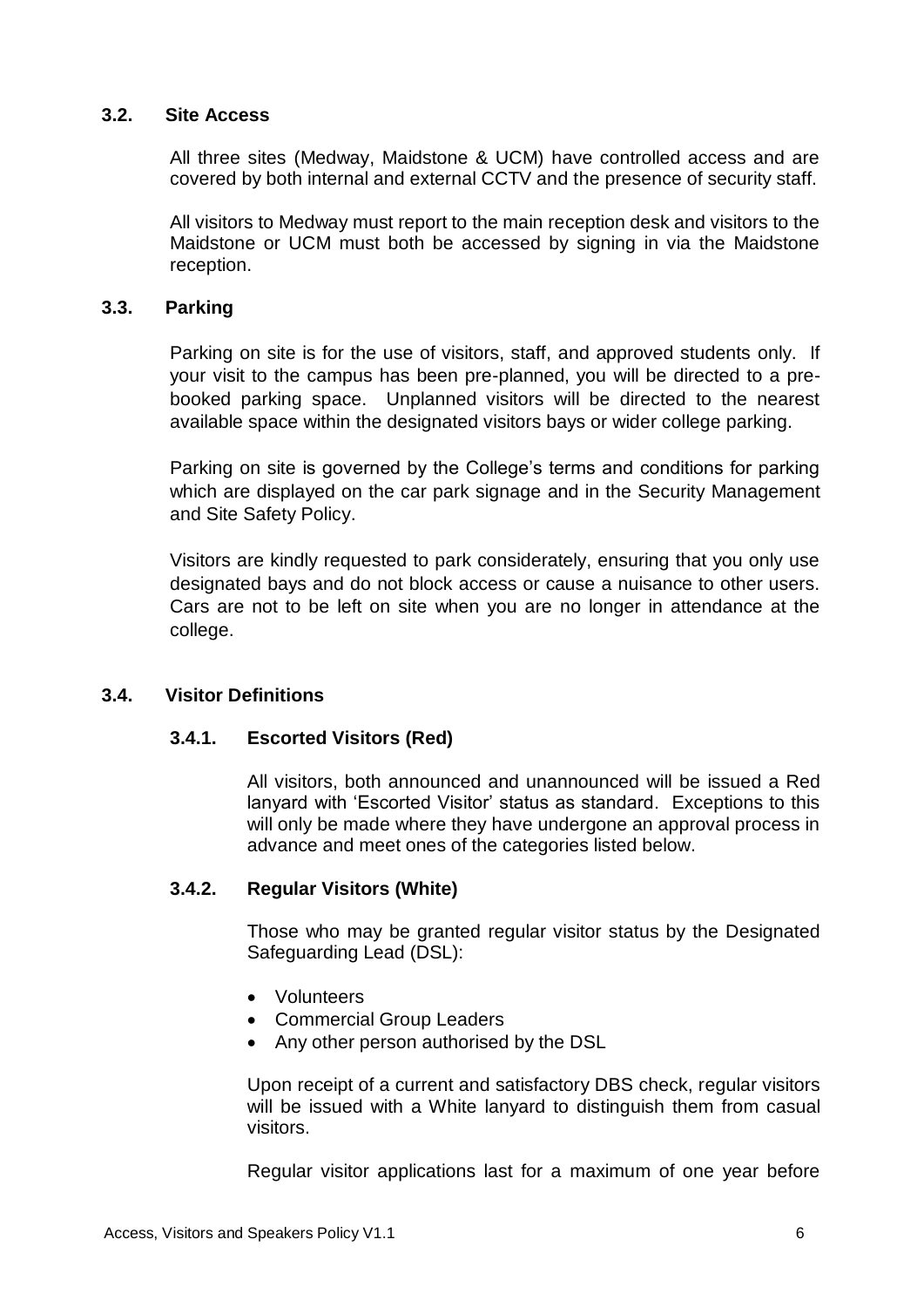requiring renewal.

#### <span id="page-5-0"></span>**3.4.3. Volunteers (White)**

Volunteers are people who enter the premises to support the work of the College. They should not be left alone with students and must be escorted to sign in and out and issued with a visitor's pass.

A DBS check will be required for any post involving regular contact with students and will be recorded on the Visitor approval system.

Volunteers must be clear of their level of interaction with students and confidentiality must be respected at all times.

#### <span id="page-5-1"></span>**3.4.4. Commercial Group Leaders (White)**

The College's commercial team facilitate building access for various groups and events. Commercial events will be overseen by the commercial team, with visitors appropriately badged according the college's ID procedures.

Commercial group bookings will be processed through the regular visitor procedure, with group leaders issued a white 'Regular Visitor' lanyard on completion of a satisfactory DBS check.

Long-term commercial tenants will be managed through the Approved Contractor route.

#### <span id="page-5-2"></span>**3.4.5. Approved Public Regulated Bodies (White)**

Approved Public Regulated Body Employees include Fire, Police, Ambulance, Local Authorities, Social Workers and Schools.

These personnel will have been checked by the relevant authority but if not in uniform, they should be asked for proof of identification. All personnel should sign in and out of the building and be issued with a visitor's pass.

On rare occasions, police officers request interviews with students to assist them with police enquiries. They will be granted access once the required permission has been given. The only exception to this will be in rare child protection cases when police and social services personnel may be granted access by the Principal or other authorised person without parental consent being sought.

#### <span id="page-5-3"></span>**3.4.6. Contractors (Red)**

Contractors should sign in and out and be issued with a visitor's pass. Contractors who are not DBS checked and therefore 'Approved' must be escorted at all times by a member of staff.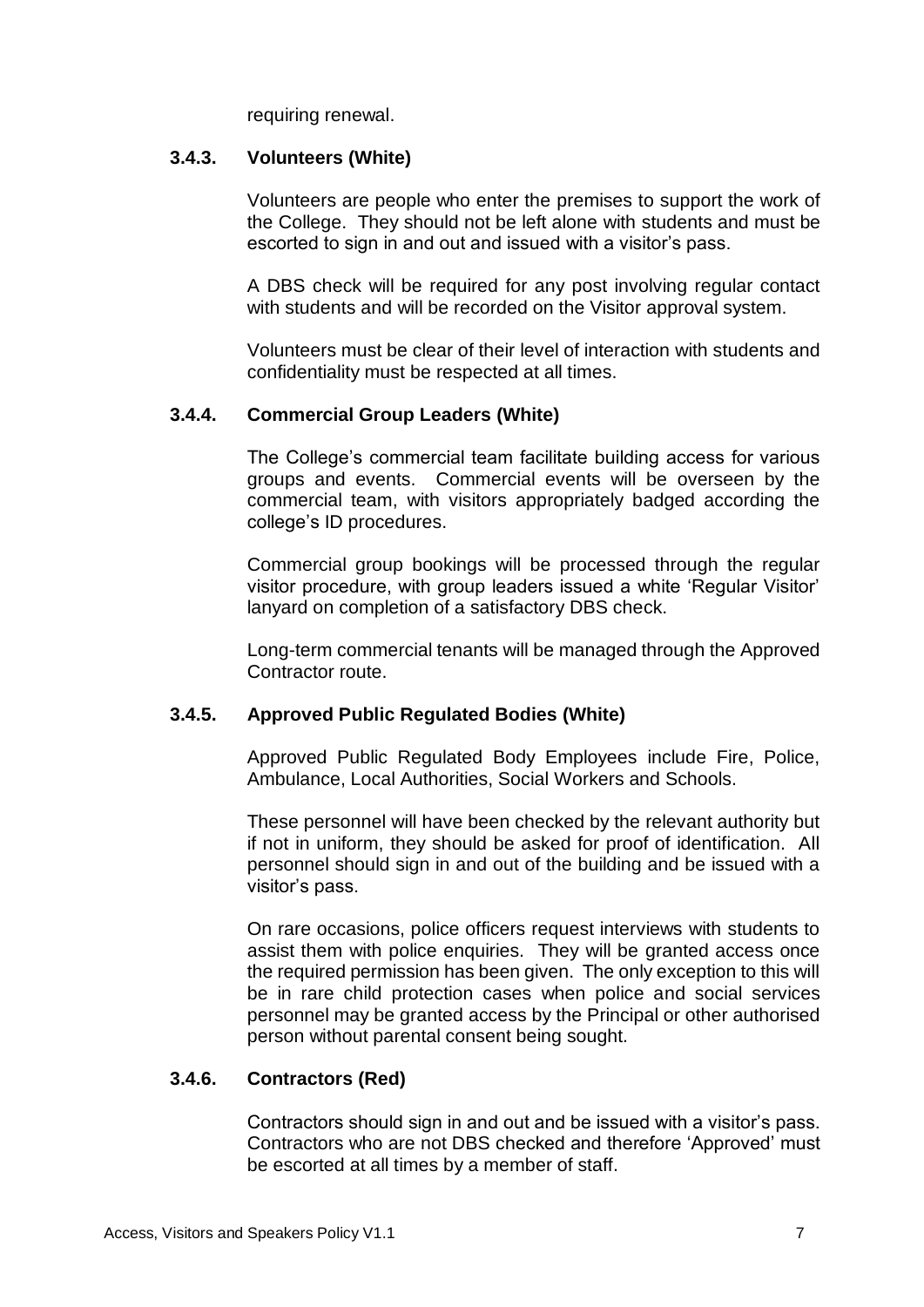# <span id="page-6-0"></span>**3.4.7. Approved Contractors (White)**

The Approved Contractors category includes Contractors, Service Providers, Agency Staff, Designated Carers and Auditors who are in college on a regular basis (more than 3 days over a 30-day period) or are permanently based on site. They should have a relevant DBS certificate and this should be recorded on the Single Central Register by the HR team.

Approved Contractor status is checked by the HR team on a monthly basis. Contact is made with the employing organisation to confirm that the person is still employed and access is still required.

The Contractors' Employers are obliged to inform the College if any safeguarding concerns arise regarding the employee, and a decision will be taken on their suitability to access the College site by the Director of HR & Payroll in consultation with the DSL for the College.

Ofsted inspectors will be issued with Approved contractor status and a Pink lanyard.

# <span id="page-6-1"></span>**3.4.8. Site Based Contractors (White)**

Approved Contractors who are permanently based on site e.g. Cleaners and Catering staff or Partnership Schools will be issued with a photographic ID on request by HR.

# <span id="page-6-2"></span>**3.4.9. Agency Security Staff (White)**

Agency Security staff are badged SIA trained officers who are employed to support and cover for the substantive MKC staff and to provide an additional presence when required. These staff require a high level of clearance and site access controls to fulfil the required functions.

In addition to the contractor checks carried out by HR, the SIA licence information will be checked on a quarterly basis by the Facilities Manager (Soft Services).

The Security Agency are obliged to inform the College if any safeguarding concerns arise regarding the employee, and a decision will be taken on their suitability to access the College site by the Director of HR & Payroll in consultation with the DSL for the College.

#### <span id="page-6-3"></span>**3.5. Visitor Categories and IDs**

All visitors, both announced and unannounced will be categorised for identification and access purposes as follows: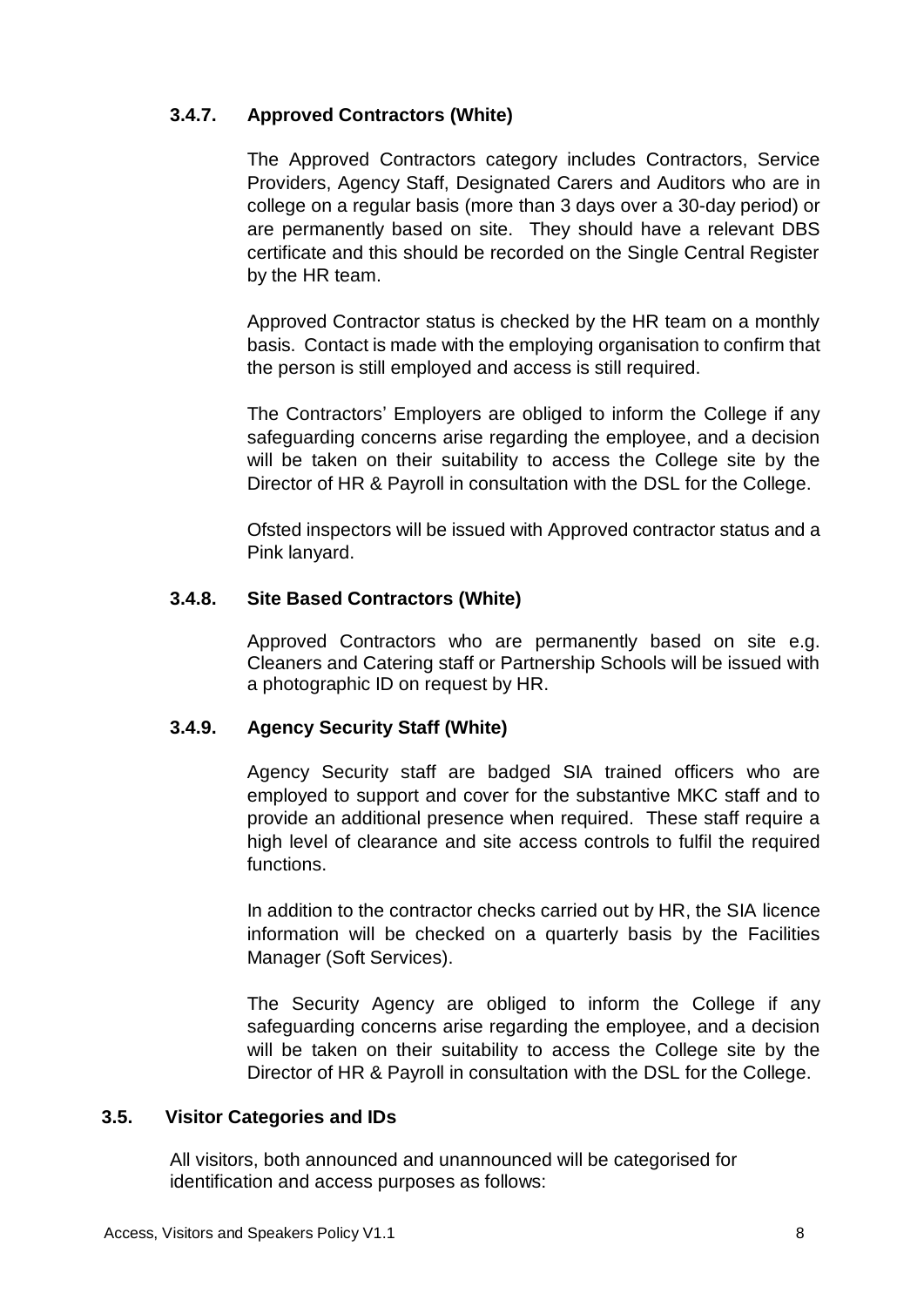| <b>Visitor Type</b>                                           | <b>Casual</b> | <b>Regular</b> | <b>DBS</b><br><b>Check</b><br><b>Required</b> | <b>Approval</b><br><b>By</b> | Pass to<br>be Issued   | Lanyard<br><b>Colour</b> |
|---------------------------------------------------------------|---------------|----------------|-----------------------------------------------|------------------------------|------------------------|--------------------------|
| The Public                                                    | $\checkmark$  |                |                                               | <b>Host Staff</b>            | Escorted<br>Visitor    | Red                      |
| Parents,<br>Friends, Family<br>or Carers                      | $\checkmark$  |                |                                               | <b>Host Staff</b>            | Escorted<br>Visitor    | Red                      |
| Volunteers                                                    |               | $\checkmark$   | $\checkmark$                                  | <b>DSL</b>                   | Regular<br>Visitor     | White                    |
| Governors                                                     |               | ✓              | ✓                                             | <b>HR</b>                    | Staff ID               | Silver                   |
| Apprentices<br>working at MKC                                 |               | $\checkmark$   | ✓                                             | <b>HR</b>                    | Staff ID               | Silver                   |
| Supported<br>Interns                                          |               | $\checkmark$   | $\checkmark$                                  | <b>HR</b>                    | Regular<br>Visitor     | White                    |
| <b>MKCTS Staff</b>                                            |               | $\checkmark$   | $\checkmark$                                  | <b>HR</b>                    | Regular<br>Visitor     | White                    |
| <b>Visiting Groups</b>                                        | $\checkmark$  |                |                                               | <b>DSL</b>                   | Escorted<br>Visitor    | Red                      |
| Visiting<br>Speakers                                          | $\checkmark$  |                |                                               | <b>DSL</b>                   | Escorted<br>Visitor    | Red                      |
| Casual<br>Contractors                                         | $\checkmark$  |                |                                               | <b>DSL</b>                   | Escorted<br>Visitor    | Red                      |
| Approved<br>Contractors                                       |               | $\checkmark$   | $\checkmark$                                  | <b>HR</b>                    | Approved<br>Contractor | White                    |
| <b>Agency Security</b>                                        | $\checkmark$  | $\checkmark$   | $\checkmark$                                  | <b>HR</b>                    | Agency<br>Security     | White                    |
| Commercial<br><b>Group Leaders</b>                            |               | ✓              | $\checkmark$                                  | <b>DSL</b>                   | Regular<br>Visitor     | White                    |
| Commercial<br><b>Clients/Guest</b>                            | ✓             |                |                                               | <b>Host Staff</b>            | Escorted<br>Visitor    | Red                      |
| <b>Approved Public</b><br><b>Regulated Body</b><br>Employees* | $\checkmark$  | $\checkmark$   |                                               | <b>DSL</b>                   | Regular<br>Visitor     | White                    |
| Ofsted                                                        | ✓             | ✓              |                                               | <b>HR</b>                    | Approved<br>Contractor | Pink                     |

# <span id="page-7-0"></span>**3.6. Visitor Access Control**

Visitor building access levels will be assigned as follows:

| <b>Pass Type</b> | <b>Pass</b><br><b>Colour</b> | <b>None</b> | <b>Entrance</b><br><b>Barriers</b><br>& Lifts | <b>Specified</b><br><b>Rooms</b><br>Only | <b>General</b><br><b>Teaching</b><br><b>Rooms</b> | <b>Staff</b><br>Only<br><b>Areas</b> | <b>Access</b><br>All<br><b>Areas</b> | <b>Pass</b><br><b>Time</b><br>Out |
|------------------|------------------------------|-------------|-----------------------------------------------|------------------------------------------|---------------------------------------------------|--------------------------------------|--------------------------------------|-----------------------------------|
| Visitor          | Red                          |             |                                               |                                          |                                                   |                                      |                                      | n/a                               |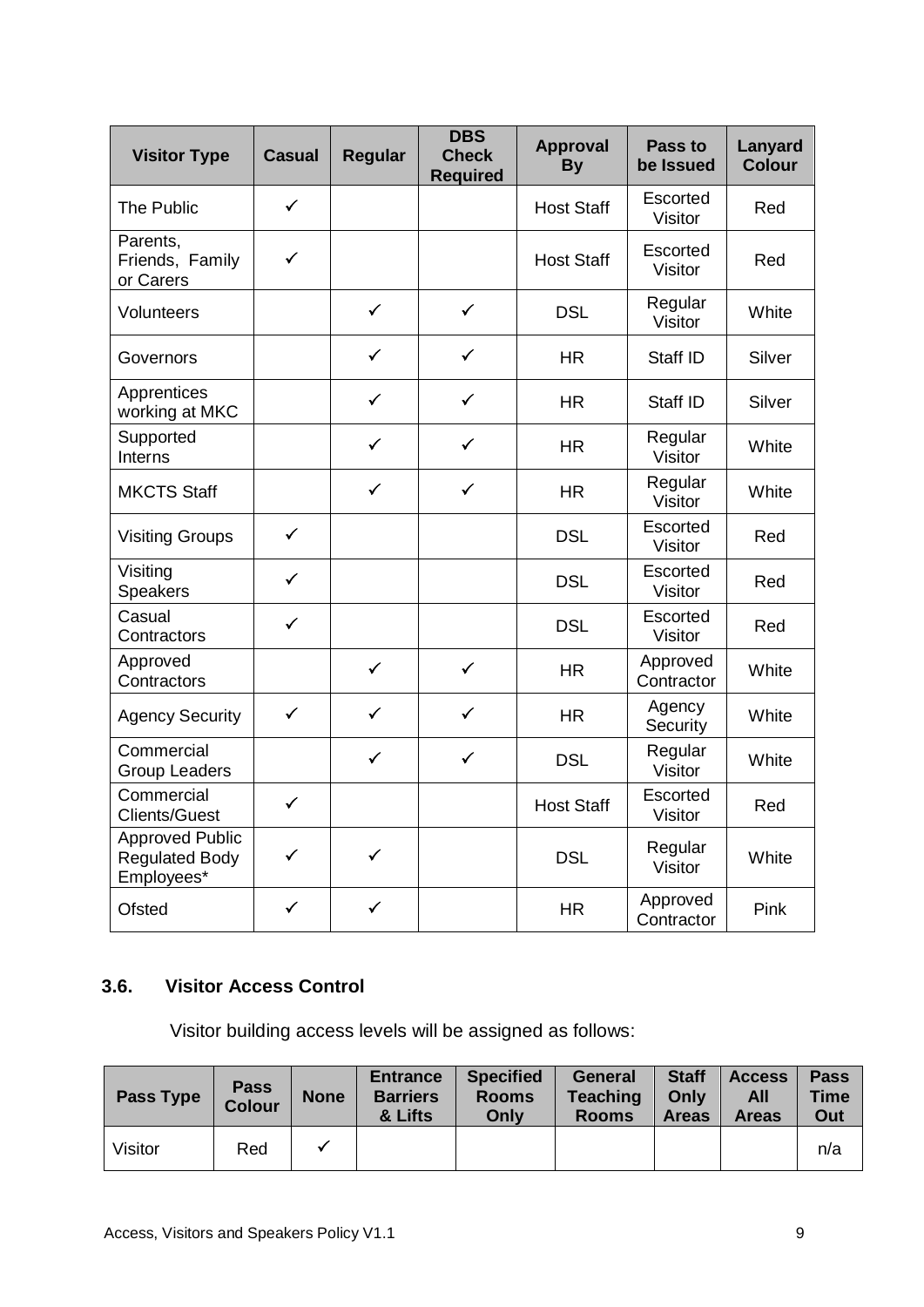| Regular<br>Visitor            | White | ✓ |              | ✓ |   |              | Daily |
|-------------------------------|-------|---|--------------|---|---|--------------|-------|
| Commercial<br>Group<br>Leader | White | ✓ | $\checkmark$ |   |   |              | Daily |
| Approved<br>Contractor        | White | ✓ |              | ✓ | ✓ |              | Daily |
| Site Based<br>Contractor      | White | ✓ |              |   |   |              | n/a   |
| Agency<br>Security            | White |   |              |   |   | ✓            | n/a   |
| <b>Trusted</b><br>Contractor  | White |   |              |   |   | $\checkmark$ | Daily |

Entrance barrier passes allow access through the security gates, inside lifts and to all communal areas only.

Unless detailed above, access to additional rooms is on request through the ICT Helpdesk and requires the approval of the Head of Facilities & Health & Safety.

Trusted Contractor passes to access all areas are strictly limited or project specific. These can only be authorised by the Head of Facilities & Health & Safety or an Executive Director.

With the exception of site-based contractors, all regular visitors and approved contractors must sign in and out, and return their lanyards at the end of each day. Any passes not returned at the end of each day will be cleared of all access rights.

#### <span id="page-8-0"></span>**3.7. Visitor Access Approvals**

Approvals for college passes will be via:

| <b>Approval Route</b>                                         | <b>Pass Type</b>                                                               |
|---------------------------------------------------------------|--------------------------------------------------------------------------------|
| Reception                                                     | <b>Escorted Visitor (Uninvited)</b>                                            |
| Director of Student Services (DSL)                            | Escorted Visitors (Invited), Regular Visitors,<br><b>Public Body Employees</b> |
| Director of HR & Payroll                                      | MKC Staff, Approved Contractor, Agency<br>Security                             |
| Executive Director or Head of Facilities &<br>Health & Safety | Emergency Access, Specified Rooms,<br><b>Trusted Contractor</b>                |

#### <span id="page-8-1"></span>**3.8. Escorting Arrangements**

It is not always necessary to obtain a DBS check for visitors who will only have contact with students on an ad hoc or irregular basis for short periods of time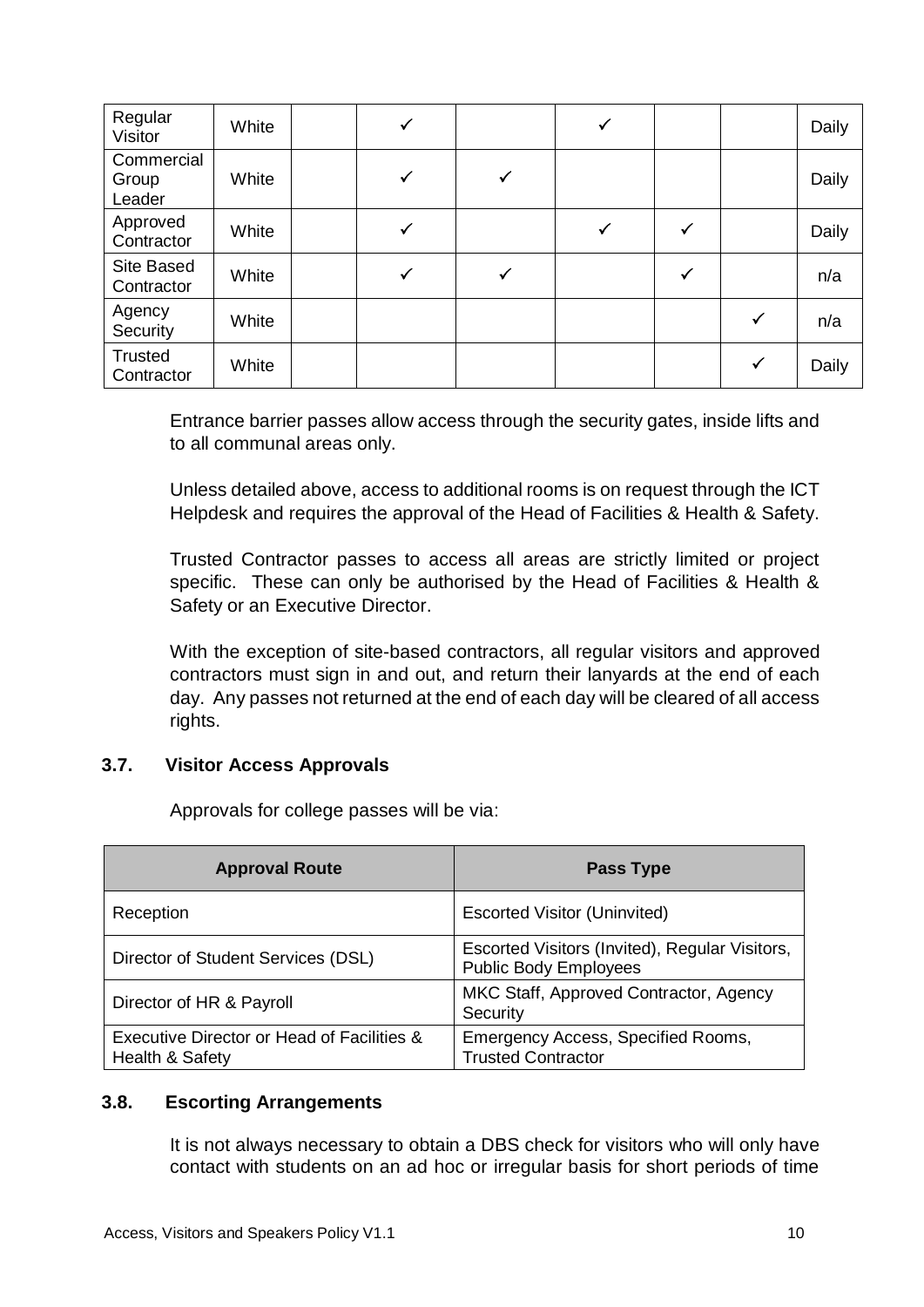(less than 3 days in a period of 30 days).

However, the designated member of staff must ensure that such visitors sign in and out and collect a visitor's pass to be worn at all times whilst on the College premises. Such visitors should be escorted by a member of staff and not be left alone with any of the students or allowed to walk around the site without an escort e.g. to visit the toilet.

#### <span id="page-9-0"></span>**3.9. Unannounced Visitors**

Although we anticipate that most visitors will be booked in advance, on occasion visitors will attend site unannounced.

Unannounced visitors will be issued with a Red Escorted Visitor lanyard and where possible arrangements will be made for someone to speak to them. If this is not possible, contact details will be taken so that a suitable appointment can be arranged. The staff member who takes a meeting with an unannounced visitor, takes on the role of supervision whilst they remain on site.

#### <span id="page-9-1"></span>**3.10. ID Check and Challenge**

As staff and students are required to wear/carry their photo-ID cards at all times whilst on the College premises, an unauthorised person should be easily identifiable.

All staff should be sufficiently confident to politely challenge anyone in the College who is not known to them and not wearing a staff, student or visitor's pass. The person should be guided to reception for the correct signing-in protocol or asked to leave the premises.

In the event that the visitor refuses to comply, they should be asked to leave the site immediately and the Security Team should be informed promptly. A Duty Manager will be contacted and will consider the situation and decide if it is necessary to inform the police.

#### <span id="page-9-2"></span>**3.11. Booking Visitors**

To ensure our security and our aim to promote good practice in safeguarding, all visitors to the College must be booked in advance. Staff, organising a visit, must never assume that someone has DBS clearance.

All visitors who will need access beyond the reception waiting areas to the College should be booked by their host through the 'Booking a Visitor' icon on the MyDay/SharePoint page. This ensures that the correct level of access can be identified and the customer service team can anticipate the arrival of visitors and ensure a prompt welcome.

The majority of visitors will be categorised to a red lanyard. For the purposes of safeguarding, these visitors must be met by their host; accompanied at all times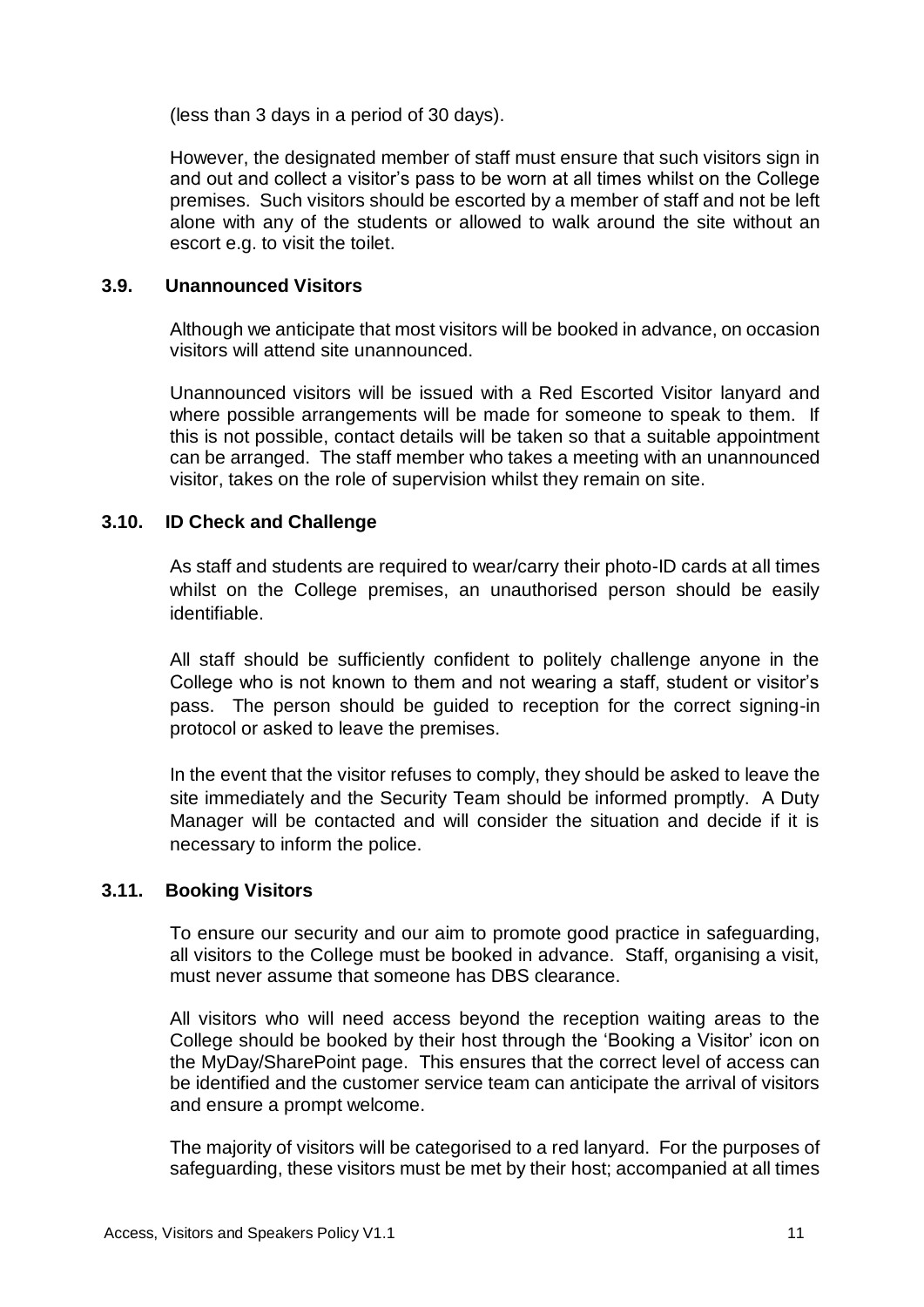and returned by their host to the reception desk to sign out.

If a red lanyard is required for a visitor, on completing the form it is submitted to customer services. They will then log the visitor and prepare the lanyard ready for their visit. No further action is required by the member of staff.

If a white lanyard is requested, copies of relevant documentation i.e. DBS can be attached and a rationale added. If this is a returning visitor, there will be no need to resubmit the evidence as this can be stated in the rationale section. This will be checked against records and agreed or rejected if evidence is not in place.

If approved, the host will receive a confirmation email and the completed form will be sent to customer services ready to issue the lanyard. The visitor will receive the authorised Regular Visitor pass and will be issued a white lanyard allowing unrestricted and unaccompanied access. Copies of all forms are also stored in a SharePoint library on the Facilities site for reference.

Registration on arrival will be via the reception desk where the following information will be recorded:

Visitor's name

- Organisation they are from (or other applicable descriptor)
- Who they are visiting
- Times of entry and exit
- Vehicle registration if applicable
- Signature of visitor

There are exceptions where details will not be recorded and passes will not be issued, these are:

- When a planned event is held, that is open to the public or an invited audience or group
- To service providers such as Royal Mail, refuse collection and delivery drivers who drop off goods at reception or the designated delivery points where access is controlled.

#### <span id="page-10-0"></span>**3.12. Visiting Groups**

Should there be a requirement to book a group of visitors, this can be done under a group heading e.g. KFE Student Support delegates. There will be the option to tick more than one visitor and then the option to enter how many visitors.

These visitors will always be allocated a red lanyard and will need to be accompanied during their visit. A list of the visitor details can be attached to the form or an email can then be sent to the customer service team providing further details such as names; group leader; time of arrival and the internal contact via:

[medway.reception@midkent.ac.uk](mailto:medway.reception@midkent.ac.uk) or [maidstone.reception@midkent.ac.uk](mailto:maidstone.reception@midkent.ac.uk)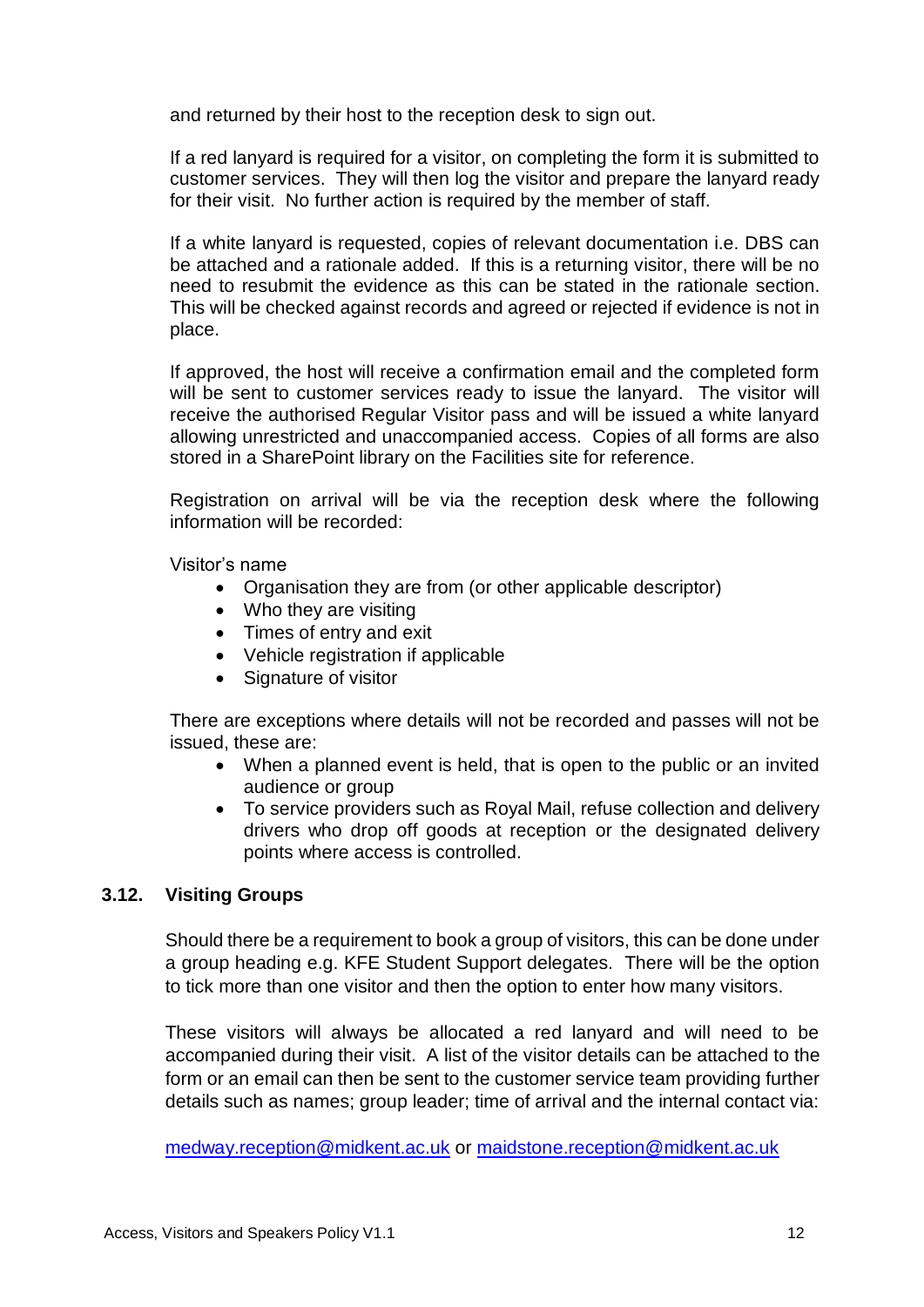# <span id="page-11-0"></span>**3.13. Managing Visitors**

It is the responsibility of the host and the customer service team to ensure that the following process is used:

- 1. The host must complete the booking procedure to inform the customer service team in advance of the visit using the 'Booking a Visitor' icon on the MyDay page/SharePoint page.
- 2. Visitors and Contractors must be instructed in advance by their host to park as advised and report to reception to sign in and obtain the appropriate pass.
- 3. Visitors should be asked to read the 'Visitor Code of Conduct' on arrival at Reception.
- 4. Reception will call the host to notify them that their visitor has arrived.
- 5. Visitors should be kept at the reception point until collected by the host.
- 6. Visitors must be fully supervised throughout their visit. If the visit falls over the lunch period or indeed any other meal time, visitors must not be left unattended during this time.
- 7. At the end of their, visitors must be escorted back to reception to sign out and return their badges.

Visitors who have been granted Regular Visitor or Approved Contractors status do not need to be collected or accompanied while on site, although an onsite MKC contact should be designated as a contact. The designated contact must agree protocols for keeping in touch for health and safety purposes, know where the person will be working whilst on site and be informed when they leave.

| <b>Action</b>                                                      | <b>Person Responsible</b>             |
|--------------------------------------------------------------------|---------------------------------------|
| Booking visitor access and reserving car<br>parking space          | The visitor's host at MidKent College |
| Recording details of visitors on arrival and<br>issue of passes    | <b>Reception/Security</b>             |
| Collecting and returning visitors to and from<br>reception         | The host or their representative      |
| Explaining the emergency evacuation<br>procedure to the visitor(s) | The host or their representative      |
| Explaining security and safeguarding rules to<br>the visitor(s)    | The host or their representative      |
| Recording the exit time of visitor(s) and<br>retrieving passes     | <b>Reception/Security</b>             |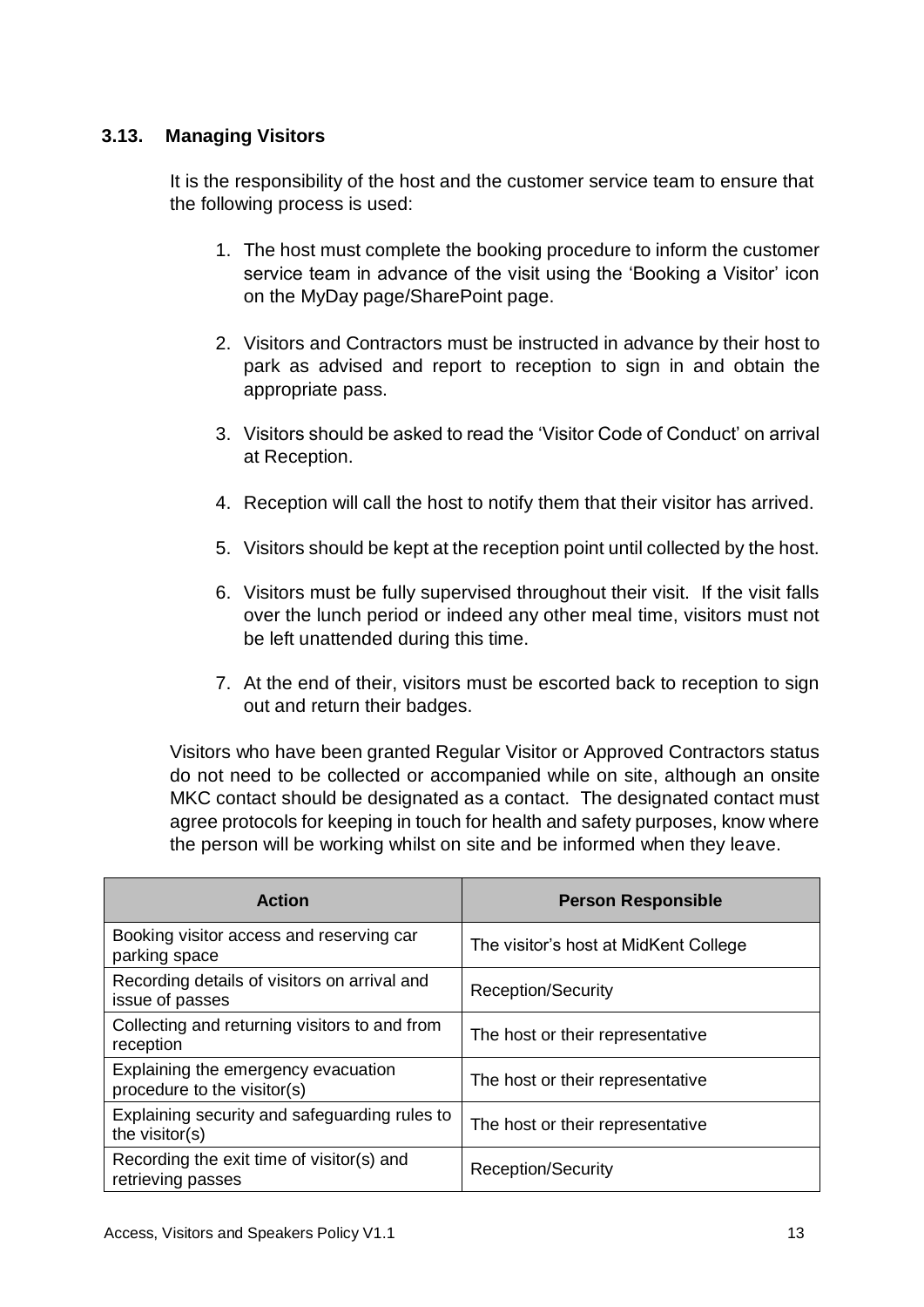#### <span id="page-12-0"></span>**3.14. Wi-Fi Access**

Access to our College Wi-Fi is tightly controlled to meet the Ofsted requirement to safeguard our students IT use.

Visitors can access Wi-Fi as part of the book in process through reception and will be issued with a Guest access to the EduRoam network. For further information on the EduRoam access please see the ICT Policy, which is available on the College website.

#### <span id="page-12-1"></span>**3.15. Emergency Evacuation Procedures**

In the event of an emergency evacuation, all visitors should leave the building by the nearest exit and report to your host or a Fire Marshal (identified by a yellow hi-vis waistcoat) at the designated Assembly point in the main car park on each site. If in doubt, any member of staff will be able to offer assistance.

The College has a General Emergency Evacuation plan (GEEP) for visitors. The purpose of this plan is to inform occasional Disabled visitors to the College of the provisions in place designed to meet their safety should an evacuation scenario materialise.

Should an individual require a Personal Emergency Evacuation Plan to specifically cater for their needs or plans to be a more regular visitor to the College, this can be requested of the Head of Facilities & Health & Safety to assess.

#### <span id="page-12-2"></span>**4. Visiting Speakers**

We often welcome speakers from our wider communities into our College to speak to students. This enriches their experience of College providing them with information that can help them to: make decisions at different phases of their education, remain safe and gain a wider understanding of cultural, world and global issues. It can also provide motivational inspiration through the sharing of a speaker's experience.

Our responsibility to our students is to ensure that the information they receive is aligned to the values of MidKent College and to British Values, which include democracy, the rule of law, individual liberty and mutual respect and tolerance of those with different faiths and beliefs.

The 'PREVENT' statutory guidance (The Prevent Duty: Departmental advice for schools and childcare providers' DfE, June 2015) requires schools and colleges to have clear protocols for ensuring that any visiting speakers to the College are suitable and appropriately supervised.

# <span id="page-12-3"></span>**4.1.Protocol for Visiting Speakers**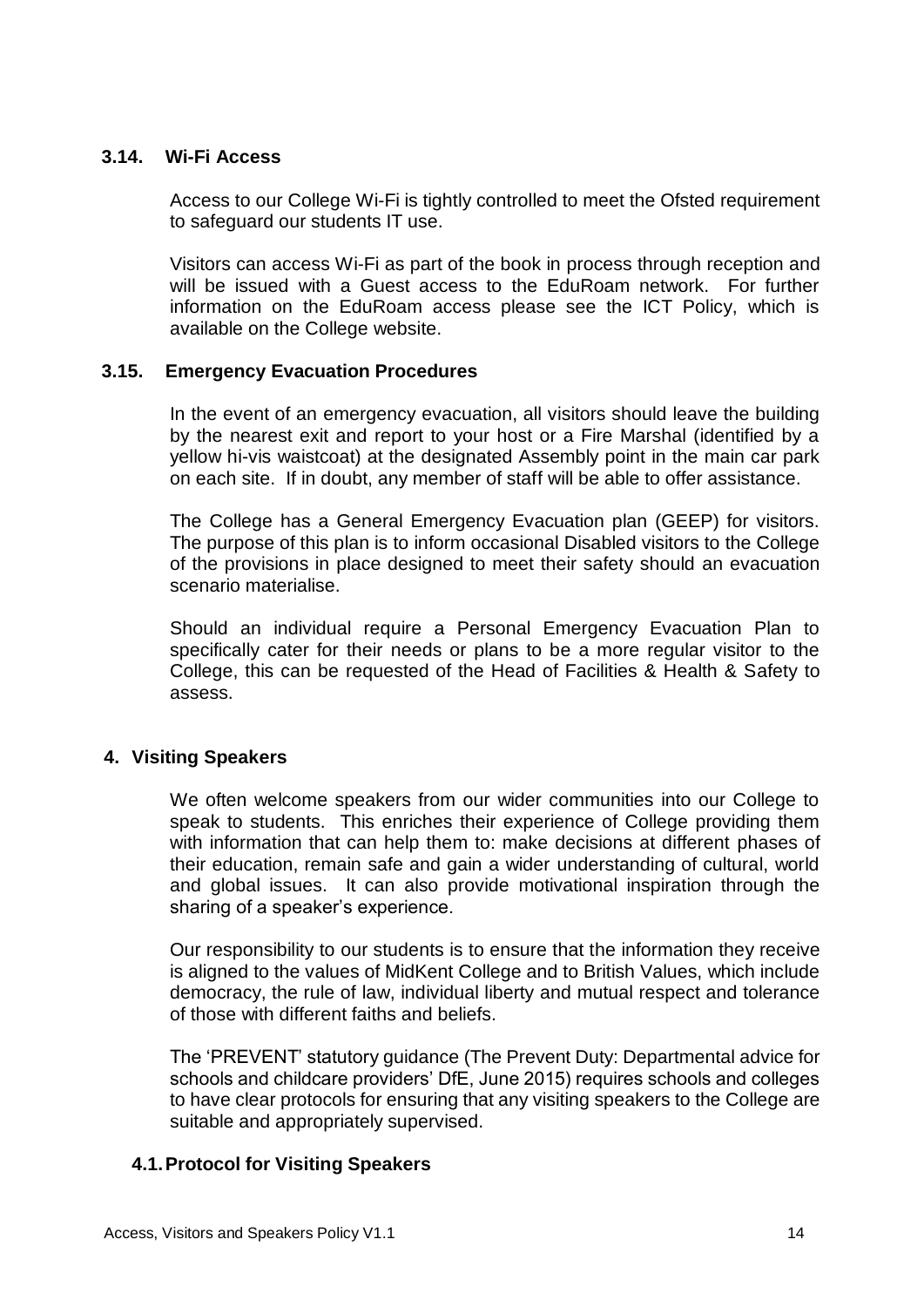MidKent College protocols for visiting speakers are as follows:

- All visiting speakers to have a nominated point of contact within the College (the organiser), agreed prior to the visit and recorded when the visitor signs in at reception
- The Designated Safeguarding Lead is informed of all speakers invited in to the College and will issue approval.
- The visiting speaker is requested to complete the Visiting Speakers to MidKent College form, which asks them to outline the information they wish to communicate and to agree to the Guidelines for Visiting Speakers (see Appendix B).
- All PowerPoint slides and handouts to be used by the speaker are provided to the College in advance of the visit, to be checked for suitability.
- Research on the visiting speaker/organisation to establish whether they have demonstrated extreme views/actions which are clearly contrary to the values of MidKent College and British Values outlined in our policies, to be conducted prior to the visit.
- Refusal to allow visiting speakers/organisations to use MidKent College premises if they have/have had links to extreme groups or movements which espouse, promote or encourage views and actions which are contrary to the values of MidKent College and British Values. Justification of the College's decision will be provided to the person/organisation in writing. The final decision rests with the Principal.
- A formal register of all visiting speakers will be maintained.
- Visiting speakers will be accompanied at all times and not left unsupervised with students at any point.
- A post-event evaluation of how the visit met the needs of our students will be conducted.

#### <span id="page-13-0"></span>**5. Duties and Responsibilities**

It is essential that adequate resources are made available for managing the risk to all college users and particularly students, arising from the management of visitors within the College.

#### <span id="page-13-1"></span>**5.1. Executive Director of Finance & Estates**

The Executive Director of Finance & Estates is responsible for all strategic aspects of strategic security and access control across the College premises.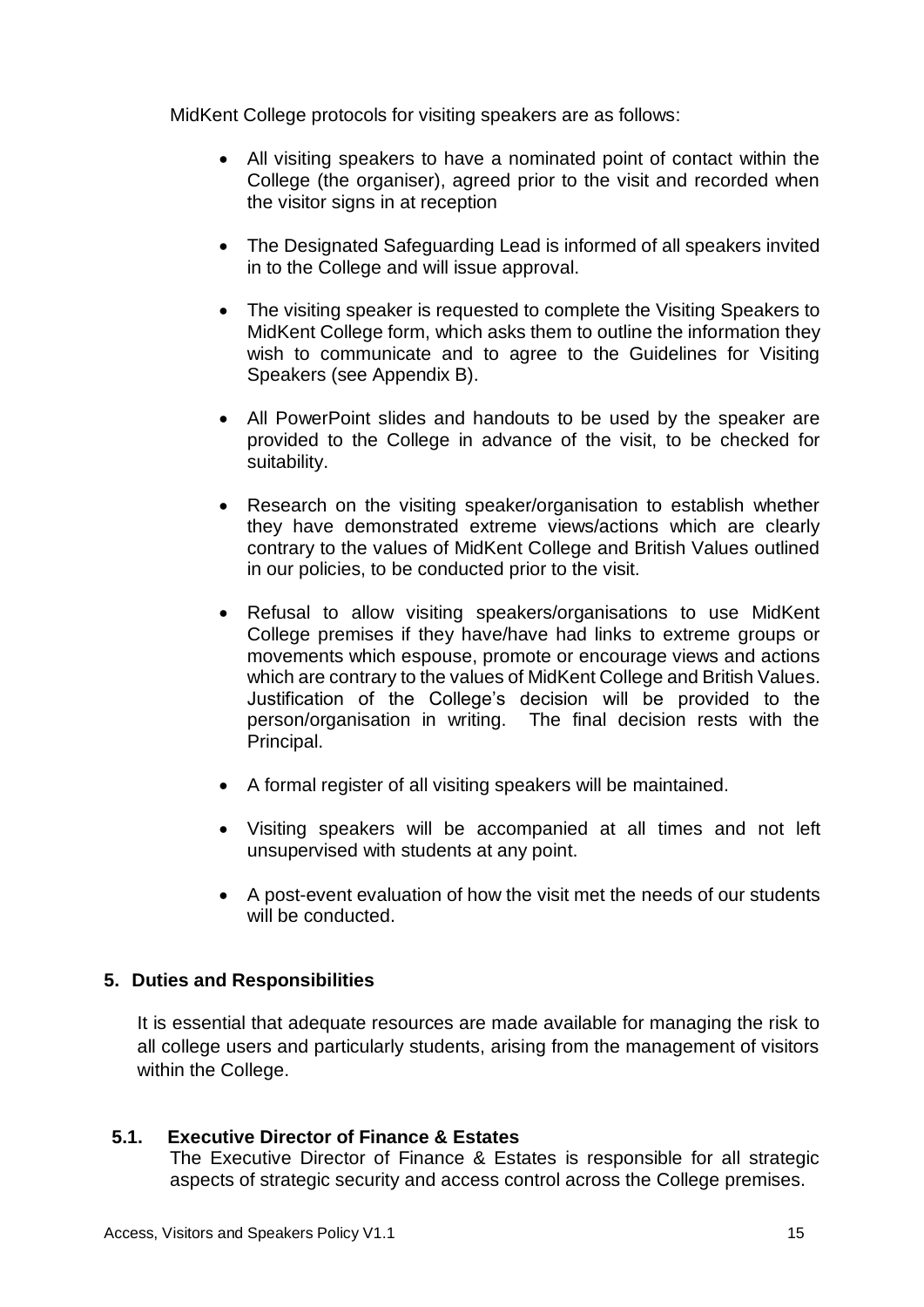#### <span id="page-14-0"></span>**5.2. Director of Student Services**

The Director of Students Services is the Designated Safeguarding Lead (DSL) and is responsible for the safeguarding of students on college premises.

He/she will manage the approvals processes for all regular visitors and visiting speakers and will monitor the continued effectiveness of this policy.

#### <span id="page-14-1"></span>**5.3. Director of HR & Payroll**

The Director of HR and Payroll is responsible for the approval and monitoring of all approved contractors including anyone who has a contractual relationship with the college.

He/she will manage the approvals processes for all approved contractors and will monitor the continued effectiveness of this policy.

#### <span id="page-14-2"></span>**5.4. Head of Facilities and Health & Safety**

The Head of Facilities and Health & Safety will be responsible for the development of strategic security and access controls including; drafting the Access, Visitors & Speakers Policy, taking the lead role in its implementation and proposing amendments to the Policy that may be necessary in the future.

He/she will manage the day-to-day implementation of the Policy and monitor its continued effectiveness.

#### <span id="page-14-3"></span>**5.5. Staff**

All staff must be knowledgeable of and adhere to the Access, Visitors & Speakers Policy.

#### <span id="page-14-4"></span>**5.6. Visitors (including Contractors)**

Visitors are required to follow the College Security Procedures and follow directions from their host, particularly in an emergency situation. Where issued, visitors must display their pass at all times.

It is the responsibility of the host to ensure all visitors are informed of and comply with the Access, Visitors & Speakers Policy.

#### <span id="page-14-5"></span>**6. Associated Policies and Procedures**

- Safeguarding Policy
- Prevent Strategy
- DBS Policy
- Security Management and Site Safety Policy
- Contractors Policy
- Health & Safety Policy
- ICT Policy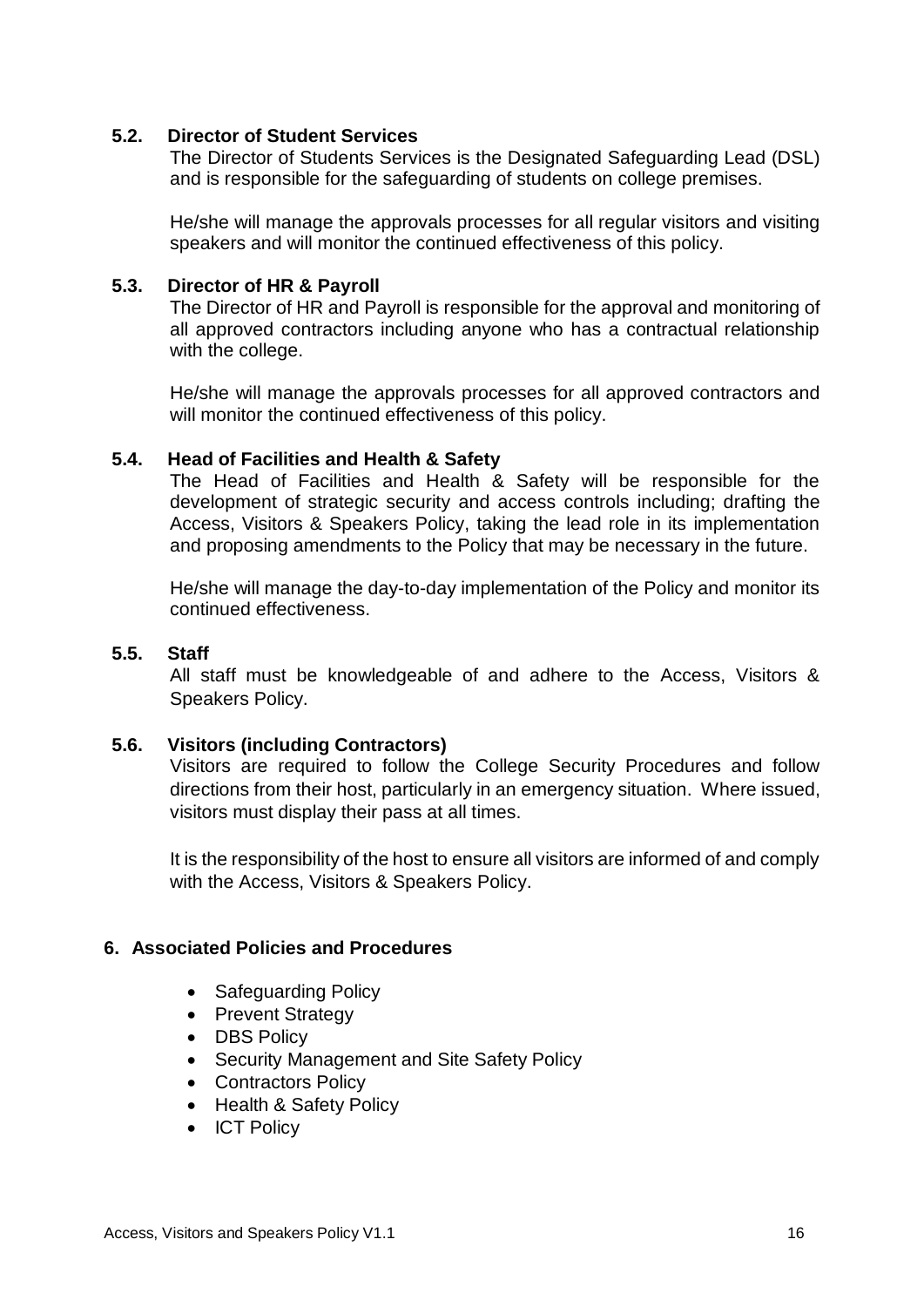# <span id="page-15-0"></span>**7. Policy Validity**

7.1 This policy is valid for three years and is due for review in July 2023.

# <span id="page-15-1"></span>**8. Policy Owner**

8.1 The policy owner is the Head of Facilities and Health & Safety

8.2 The Senior Manager responsible for this policy is: the Executive Director of Finance and Estates.

#### <span id="page-15-2"></span>**9. Policy Monitoring, Review and Evaluation**

9.1 A review of this policy will be undertaken by the review date by the policy writer and will be approved by the Person responsible.

#### <span id="page-15-3"></span>**10. Equality Impact Assessment**

10.1 This policy has been Equality Impact Assessed and generates no concerns about differential impact. The Equality Impact Assessment is filed on the Quality SharePoint site.

#### <span id="page-15-4"></span>**11. Policy Amendments**

11.1 If you have any comments, observations or requests for amendment of any policy then please post them to the Policy Feedback mailbox.

[policy.feedback@midkent.ac.uk](mailto:policy.feedback@midkent.ac.uk)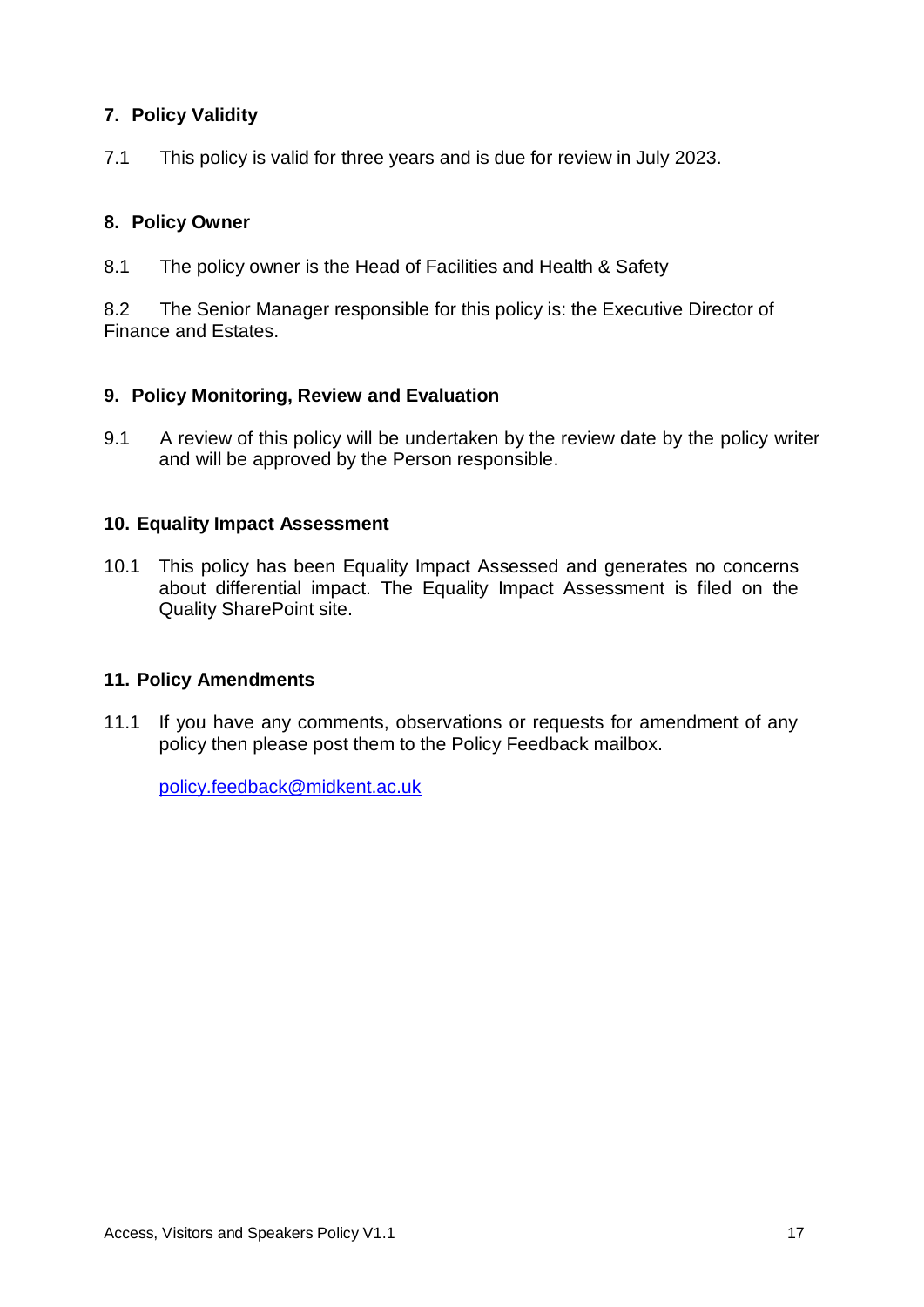# **Visitors Code of Conduct**

<span id="page-16-0"></span>Welcome to MidKent College. Your safety and wellbeing are important to us, so please observe the following Code of Conduct and return your visitor pass at the end of your visit.

Unless you are a regular visitor and have a pass with a white lanyard, please remain in the reception area until you are met by your host.

#### **ACCESS**

If you are on a red 'Escorted Visitor' red lanyard, you must remain with your host or designated Group Leader at all times, without exception.

If you are on a white 'Regular Visitor' or 'Approved Contractor' white lanyard please ensure all doors, gates and barriers are closed behind you and do not allow anyone through who is not part of your group.

#### **FIRE/EMERGENCY**

In the event of an emergency evacuation, leave the building by the nearest exit and report to your host or a Fire Marshall at the designated Assembly point.

Do not re-enter the building until you are specifically advised that it is safe to do so. The College is a no-smoking site except for the specifically designated areas.

#### **SAFEGUARDING**

We are committed to safeguarding and promoting the welfare of all of our students. Unauthorised or unsupervised access to teaching areas is not permitted.

Anyone requiring unsupervised access must have undergone a suitable disclosure check.

#### **HEALTH AND SAFETY**

All visitors are subject to the Health and Safety at Work Act 1974, and the arrangements made by the College for the management of Health and Safety.

#### **CONTRACTORS**

Contractors must comply with the College's contractors Health and Safety procedure and not start work without appropriate risk assessments and method statements.

Permission must be granted by the Facilities Manager before material or equipment is unloaded and before any work is started.

#### **ACCIDENTS**

If an accident, incident, illness or near miss should occur whilst you are on the premises, please report it to your host or reception staff so that appropriate assistance can be arranged.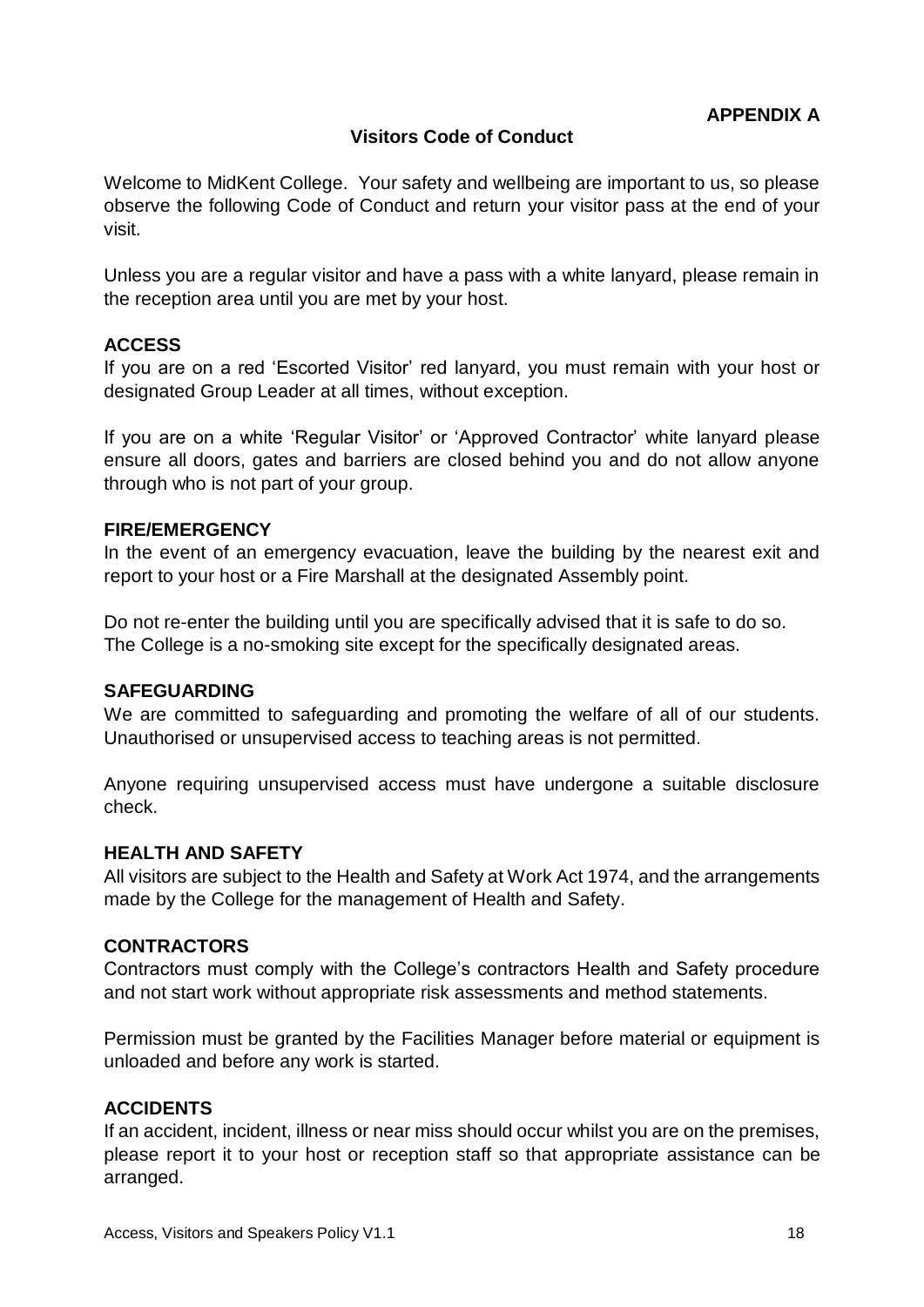## **SECURITY**

Any instruction by the college Security staff or Duty Managers must be complied with at all times. Failure to follow reasonable instruction, may result in removal from site.

#### **CCTV & DATA PROTECTION**

For reasons of security, the collection of personal data and electronic photo capture may be carried out during the issue of a pass.

All data is held confidentially and is password protected. The premises are also covered by CCTV.

# **VISITING GROUP/COMMERCIAL GROUP LEADER RESPONSIBILITIES**

Leaders of visiting or commercial groups are responsible for ensuring the safety, wellbeing, behavior and security of their group, equipment and belongings at all times.

All group members must wear their allocated lanyards and these must not be shared or loaned out within the group. You must ensure that anyone in your group wearing a red lanyard, is escorted at all times and that you do not share your lanyard with anyone else.

In the event of an emergency evacuation group leaders must escort their group to the designated assembly point and report to the Incident Controller, identifiable by an orange hi-vis waistcoat.

**We hope that your visit will be a pleasant experience. If you have any queries, need any assistance or have any comments, please contact your host or speak to one of the Reception Staff.**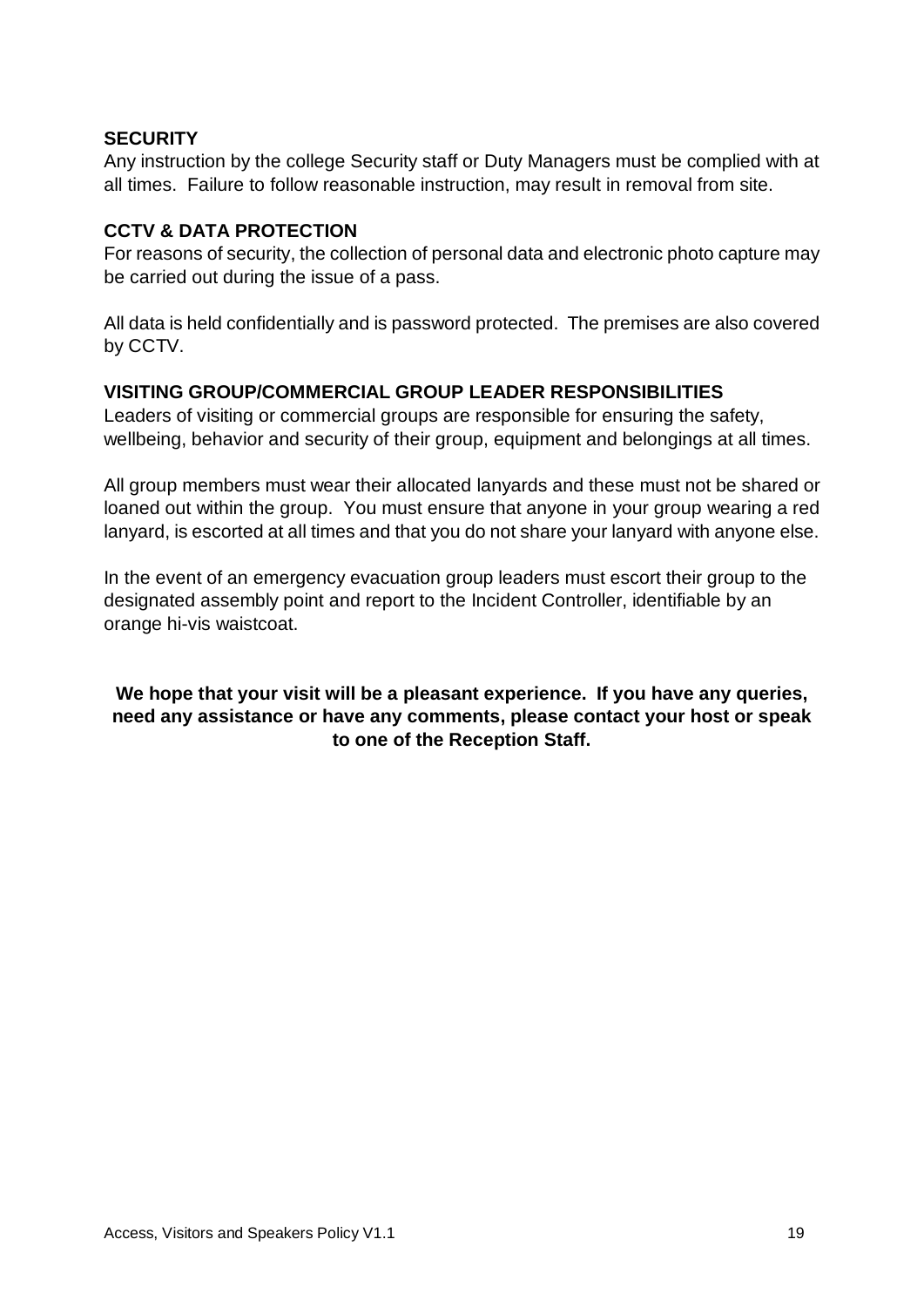# **Visiting Speakers Code of Conduct**

<span id="page-18-0"></span>We often welcome speakers from our wider communities into our College to speak to students. This enriches their experience of College providing them with information that can help them to: make decisions at different phases of their education, remain safe and gain a wider understanding of cultural, world and global issues. It can also provide motivational inspiration through the sharing of a speaker's experience.

Our responsibility to our students is to ensure that the information they receive is aligned to the values of MidKent College and to British Values which include democracy, the rule of law, individual liberty and mutual respect and tolerance of those with different faiths and beliefs.

The 'PREVENT' statutory guidance (The Prevent Duty: Departmental advice for schools and childcare providers' DfE, June 2015) requires schools and colleges to have clear protocols for ensuring that any visiting speakers to the College are suitable and appropriately supervised

As per the "Prevent" guidance, visiting speakers are required to agree to the following terms and conditions:

- The presentation must not incite hatred, violence, or call for the breaking of the law.
- The visiting speaker is not permitted to encourage, glorify or promote any acts of terrorism, including individuals, groups or organisations that support such acts.
- The visiting speaker must not spread hatred and intolerance of any minority group/s in the community.
- The visiting speaker must seek to avoid insulting other faiths or groups, within a framework of positive debate and challenge.
- Visiting speakers are not permitted to raise or gather funds for any external organisation of cause without express permission from the Designated Safeguarding Lead.
- College staff have the right and responsibility to interrupt and/or stop the presentation for any violation of this agreement.
- USB Sticks are not permitted to be used on the college network.
- Please ensure that you send a copy of any presentation/accompanying material to the Organiser at MKC prior to your visit.

Your attendance at the college will be deemed as an indication that you have read and understood these guidelines, and will fully comply with their contents.

Visiting Speakers are also required to read the Safeguarding Guidelines for Contractors and Visitors.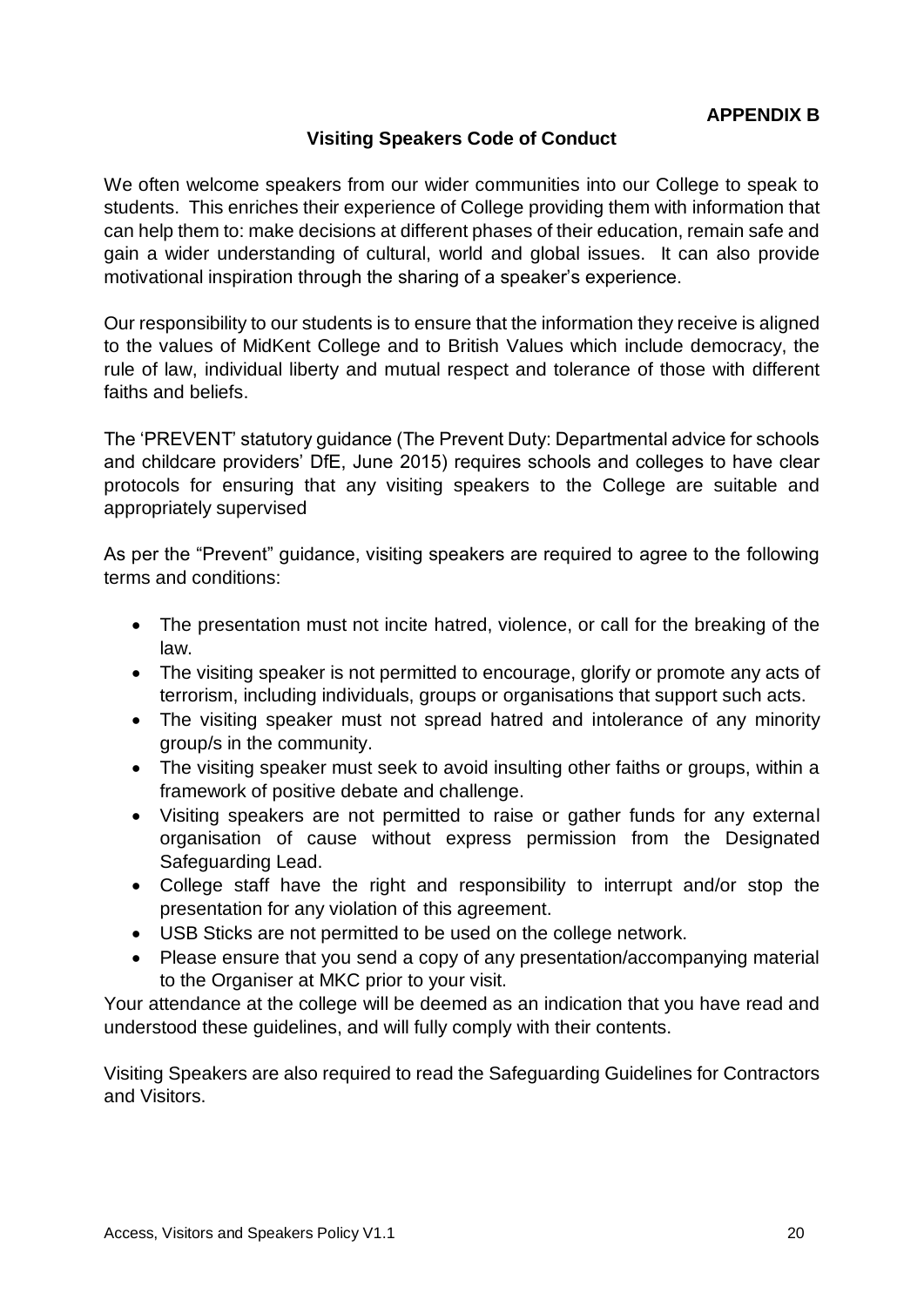# **Safeguarding Guidelines for Contractors & Visitors**

<span id="page-19-0"></span>The safeguarding and welfare of our students is paramount. Working in a college means that you have to be aware of safeguarding issues and the need to work in an open and transparent way. Safeguarding is all about ensuring that appropriate boundaries are kept in place to protect the students, but also to protect adults from allegations of abuse.

Below are some guidelines to ensure you are adhering to the college's policies and procedures. On arrival at college and for any subsequent visits:

- Please sign in at reception and wear the visitor's badge at all times.
- Please act in a professional manner at all times.
- Unless absolutely unavoidable, please do not use your mobile phone when near the students.
- Under no circumstances take photographs or video of the students on any type of device.
- Please be mindful of your language when working in earshot of the students.
- Do not become overly familiar with the students. In particular be mindful of 'banter', which can be misconstrued.
- If a student says something that is inappropriate or makes you feel uneasy, please report it immediately to a member of staff. They will direct you to the right person immediately.
- Ensure that you uphold fundamental British Values of democracy, individual liberty, the rule of law and respect and tolerance for people from different beliefs and religious faiths. This includes not expressing political views unless the context in which you have been invited to do so means that there will be the opportunity for students to hear different points of view at the same time.
- In the unlikely event you are working alone in a space with a single student present, please remove yourself immediately and either wait for the student to leave or speak to a member of staff so they can ensure the space is vacated.
- If you find yourself in a situation where a student makes a disclosure to you, this concern must be passed on and dealt with immediately and always on the same day.

#### **Who to speak to about any safeguarding issues**

All colleges have a Designated Safeguarding Lead (DSL) to whom you can talk. Any member of staff will help to point you to the right person.

If the DSL is unavailable, you can go to any member of the Safeguarding team.

#### **Your attendance at the College will be deemed as an indication that you have read and understood these guidelines, and will fully comply with their contents.**